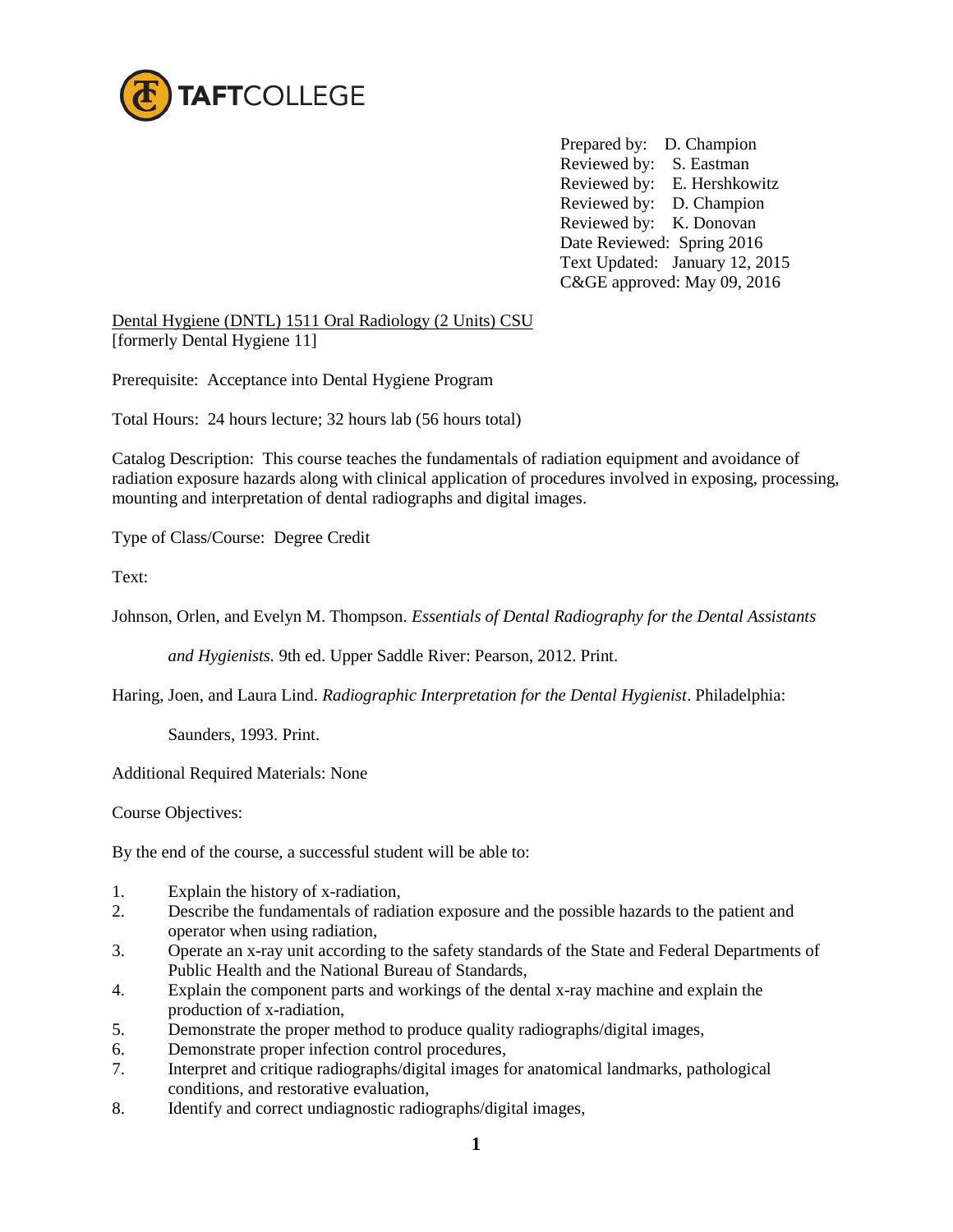

- 9. Explain the factors affecting the quality of the x-ray beam and the radiograph/digital image, 10. Compare and contrast various film sizes and film speeds.
- Compare and contrast various film sizes and film speeds,
- 11. Compare and contrast different aids used to produce quality radiographs/digital images,
- 12. Demonstrate the use and operation of dark room apparatus equipment,
- 13. Demonstrate the procedures involved in exposing, processing, mounting, and interpreting quality dental radiographs.
- 14. Explain the basic differences between digital images and conventional radiographs,
- 15. Explain the components of radiation protection, and
- 16. Access individual patient's need for radiographs.

Course Scope and Content: (Lecture)

| Unit I   | <b>Historical Perspective and Radiation Basics</b><br>A. History of Dental Radiography<br>B. Characteristics and Measurement of Radiation<br>C. The Dental X-ray Machine: Components and Functions<br>D. Producing Quality Radiographs                                                                                                      |  |
|----------|---------------------------------------------------------------------------------------------------------------------------------------------------------------------------------------------------------------------------------------------------------------------------------------------------------------------------------------------|--|
| Unit II  | Biological Effects of Radiation and Radiation Protection<br>A. Effects of Radiation Exposure<br><b>B.</b> Radiation Protection                                                                                                                                                                                                              |  |
| Unit III | Dental X-ray Image Receptors and Film Processing Techniques<br>A. Dental X-ray Film<br>B. Dental X-ray Film Processing<br>C. Digital Radiography                                                                                                                                                                                            |  |
| Unit IV  | Dental Radiography Fundamentals<br>A. Infection Control<br>B. Legal and Ethical Responsibilities<br>C. Guidelines for Radiographic Decision Making                                                                                                                                                                                          |  |
| Unit V   | <b>Intraoral Techniques</b><br>A. Intraoral Radiographic Procedures<br>B. The Periapical Examination – Paralleling Technique<br>C. The Periapical Examination - Bisecting Technique<br>D. The Bitewing Examination<br>E. The Occlusal Examination                                                                                           |  |
| Unit VI  | Radiographic Errors and Quality Assurance<br>A. Identifying and Correcting Non-diagnostic Radiographs<br>B. Safety and Environmental Responsibilities in Dental Radiography                                                                                                                                                                 |  |
| Unit VII | Mounting and Viewing Dental Radiographs<br>A. Mounting and Introduction to Interpretation<br>B. Recognizing Normal Radiographic Anatomy<br>C. Recognizing Deviations from Normal Radiographic Anatomy<br>D. The Use of Radiographs in the Detection of Dental Caries<br>E. The Use of Radiographs in the Evaluation of Periodontal Diseases |  |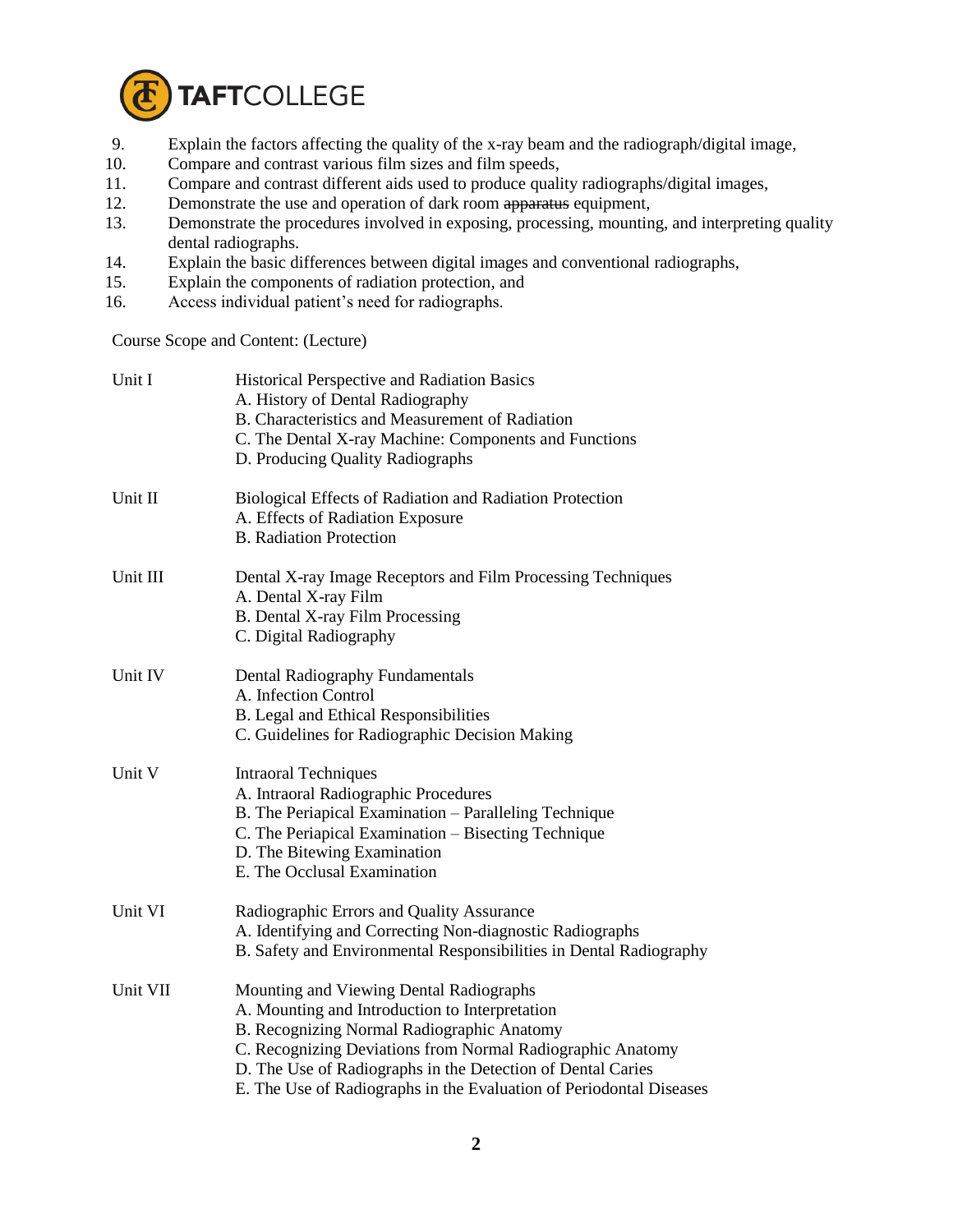

| Unit VIII | Patient Management and Supplemental Techniques<br>A. Radiographic Techniques for Children<br>B. Managing Patients with Special Needs<br>C. Supplemental Radiographic Techniques |  |
|-----------|---------------------------------------------------------------------------------------------------------------------------------------------------------------------------------|--|
| Unit IX   | <b>Extraoral Techniques</b><br>A. Panoramic Radiography<br>B. Interpretation of Panoramic images                                                                                |  |
|           | Course Scope and Content: (Laboratory)                                                                                                                                          |  |
| Unit I    | Introduction to the Radiology Clinic<br>A. Radiology equipment and operating procedures<br>B. Infection control<br>C. Radiation safety                                          |  |
| Unit II   | Producing Intraoral Radiographs<br>A. Procedures for producing quality radiographs/digital images<br>B. Mounting and interpretation<br>C. Techniques                            |  |
|           | Unit III Producing Extraoral Radiographs<br>A. Procedures for producing quality panoramic radiographs/images<br>B. Interpretation                                               |  |

Unit IV Assessing a patient's radiographic needs

- A. Radiographs for new patients
- B. Frequency of Radiographs for patients with previous radiographs

Learning Activities Required Outside of Class:

The students in this class will spend a minimum of 4 hours per week outside of the regular class time doing the following:

- 1. Independent Reading and Study
- 2. Critique and interpret radiographs and digital images
- 3. Practice exposing radiographs and digital images on mannequins

Methods of Instruction:

- 1. Lecture
- 2. Class discussions
- 3. Audio-visual presentations
- 4. Laboratory demonstrations
- 5. Assigned reading

Methods of Evaluation:

- 1. Examinations and quizzes, including:
	- a. multiple choice questions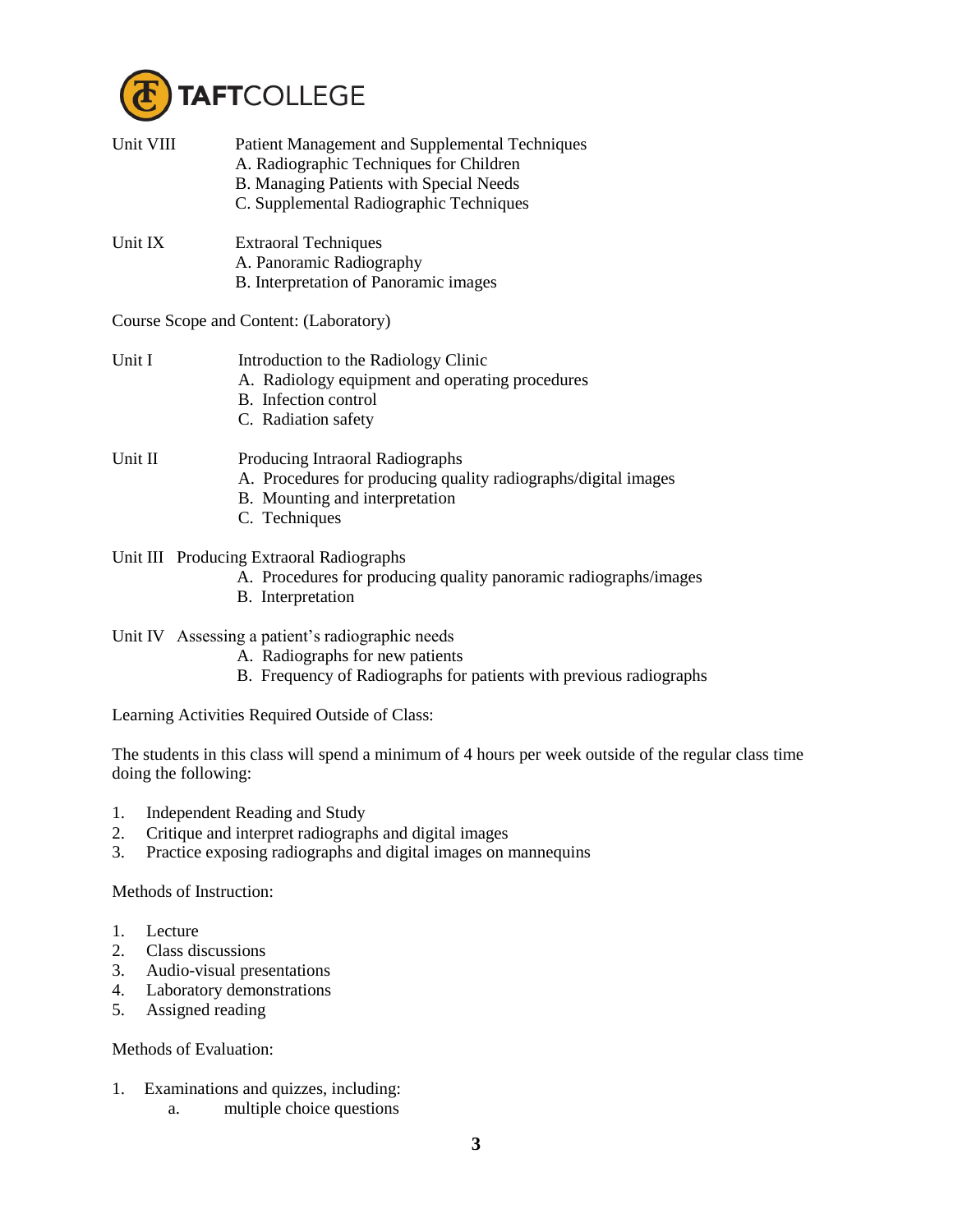

- b. true/false questions
- c. identification of anatomy, pathology and restorations on radiographs/digital images
- 2. Expose and process radiographs/digital images on a mannequin and on live patients
- 3. Written critiques
	- a. Interpretation of radiographs/digital images for quality, anatomy, pathology and restorations
- 4. Lab Practicum

Laboratory Category: Extensive Laboratory

Pre delivery criteria: All of the following criteria are met by this lab.

- 1. Curriculum development for each lab.
- 2. Published schedule of individual laboratory activities.
- 3. Published laboratory activity objectives.
- 4. Published methods of evaluation.
- 5. Supervision of equipment maintenance, laboratory setup, and acquisition of lab materials and supplies.

During laboratory activity of the laboratory: All of the following criteria are met by this lab.

- 1. Instructor is physically present in lab when students are performing lab activities.
- 2. Instructor is responsible for active facilitation of laboratory learning.
- 3. Instructor is responsible for active delivery of curriculum.
- 4. Instructor is required for safety and mentoring of lab activities.
- 5. Instructor is responsible for presentation of significant evaluation.

Post laboratory activity of the laboratory: All of the following criteria are met by this lab.

- 1. Instructor is responsible for personal evaluation of significant student outcomes (lab exercises, exams, practical's, notebooks, portfolios, etc.) that become a component of the student grade that cover the majority of lab exercises performed during the course.
- 2. Instructor is responsible for supervision of laboratory clean-up of equipment and materials.

Supplemental Data:

| TOP Code:                  | 124020: Dental Hygienist           |
|----------------------------|------------------------------------|
| <b>SAM Priority Code:</b>  | C: Clearly Occupational            |
| <b>Distance Education:</b> | Not Applicable                     |
| Funding Agency:            | Y: Not Applicable (funds not used) |